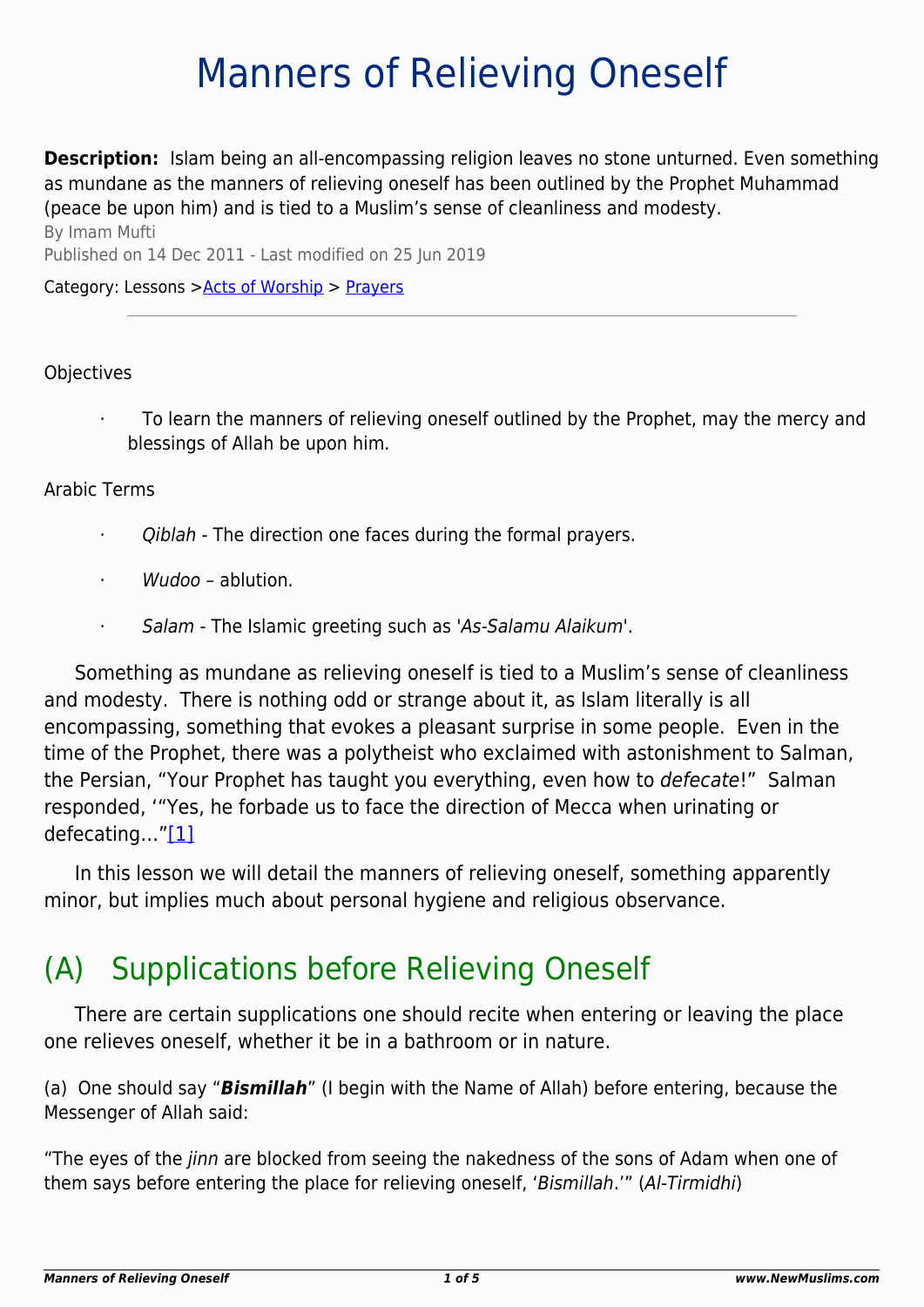#### (b) *Allah-humma innee a'oodhu bika min al-khubuthi wa'l-kha-baa'ith***.**

"O Allah, I seek refuge with You from male and female devils." (Abu Daud, Al-Tirmidhi)

Enter with your left foot.

## (B) Inside the Toilet

### **Facing the** *Qibla*

<span id="page-1-0"></span>Out of respect a Muslim should not face the  $qiblah[2]$  $qiblah[2]$  when urinating or defecating. The Messenger of Allah said:

"When any one of you sits down to answer the call of nature, he should not face the qiblah or turn his back towards it." (Saheeh Muslim)

### **Concealment**

<span id="page-1-1"></span>We must conceal ourselves from the sight of others when answering the call of nature. The Messenger of Allah preferred to go behind a rise on the ground or a garden of date palms[.\[3\]](#page-4-1) If a person is in the open and cannot find anything to conceal him when he needs to answer the call of nature, he should move away from public sight. One of the Companions described how he was with the Prophet on a journey, and when the Prophet felt the need to answer the call of nature, he went far away. $[4]$ 

<span id="page-1-3"></span><span id="page-1-2"></span>When outdoors, one should not uncover their private parts until they squat close to the ground, as it is more concealing[.\[5\]](#page-4-3) Indoors, first make sure you have closed the door and are out of sight.

## (C) Relieving Oneself

### **Squatting**

Outdoors, it is best to answer the call of nature sitting. It is better to adopt a posture that is more concealing, one which will cause no splash-back on yourself or your clothes. If there is a need and a person does not fear splash-back, it is permissible to urinate standing up.

### **Splash-Back**

One must take great care to avoid the splash-back of urine, both on themselves and their clothes. If urine or stool soils some part of body or clothes, those areas must also be washed, and the impurity must be totally removed from them. The Messenger of Allah passed by two graves, and said:

"Indeed they are being punished, but for something which seemed trivial to them: this one used not to guard himself from urine, and the other used to walk about spreading malicious gossip." (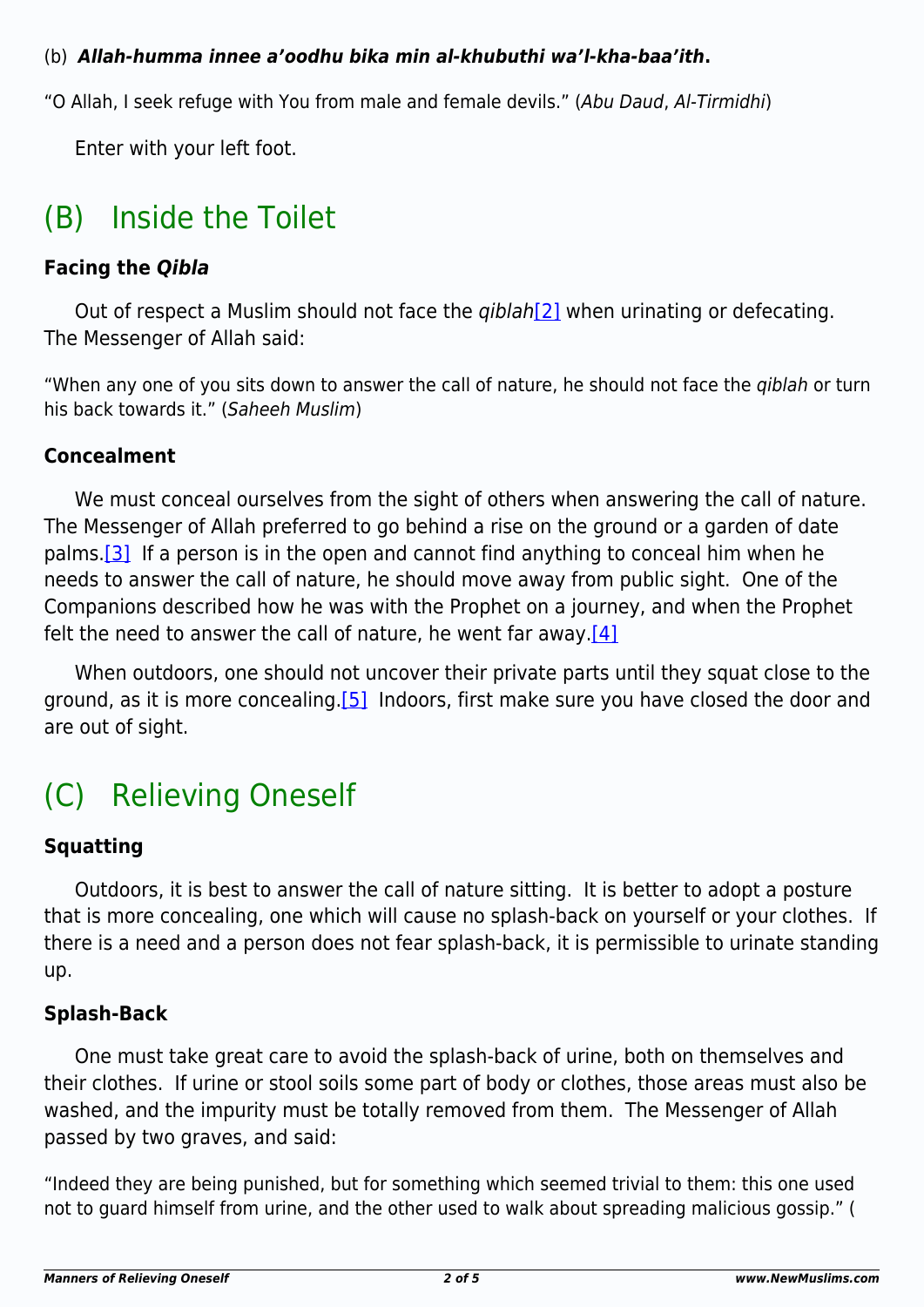#### **Prohibited Places**

Islam forbids urinating in places where people might pass by, or seek shade therein, such a park, because it is something disturbing to people. The Prophet said, "Fear the two things that bring curses." They asked, "What are the two things that bring curses, O Messenger of Allah?" He said:

"When a person relieves himself in the road where people walk or in the place where they seek shade." (Abu Daud)

<span id="page-2-0"></span>Also, it is forbidden to urinate in stagnant water, as it was forbidden by the Messenger of Allah.<sup>[6]</sup> It obviously makes the water impure and will disturb those who use it.

#### **Conversation**

Don't say, 'As-Salamu Alaikum' to a person who is answering the call of nature, or reply with 'Wa Alaikum Assalam' while relieving yourself, out of respect for God's name. Al-Salaam is one of Allah's beautiful Names.

A man passed by the Prophet while he was urinating, and greeted him with Salam. The Messenger of Allah said to him:

"If you see me in this state, do not greet me, because if you do, I will not respond." (Ibn Majah)

It is disliked to speak while relieving oneself unnecessarily.

#### **Urinals**

Urinals should be avoided for four reasons. First, there is no privacy. Private parts are exposed, which is indecent and forbidden. Second, it is almost impossible to avoid splash-back. Third, there is no toilet paper. Fourth, people sometimes talk while urinating, an activity better left outside the toilet!

## (D) Cleaning Method

### **(a) Using the Left Hand**

The Prophet's wife Hafsah reported that he used to use his right hand for eating, drinking, making wudoo, getting dressed, and giving and taking things; and that he used to use his left hand for other things.[\[7\]](#page-4-5)

<span id="page-2-1"></span>One should not touch the penis with the right hand when urinating, because the Prophet said:

"When any one of you urinates, he should not hold his penis in his right hand or clean it with his right hand." (Saheeh Al-Bukhari)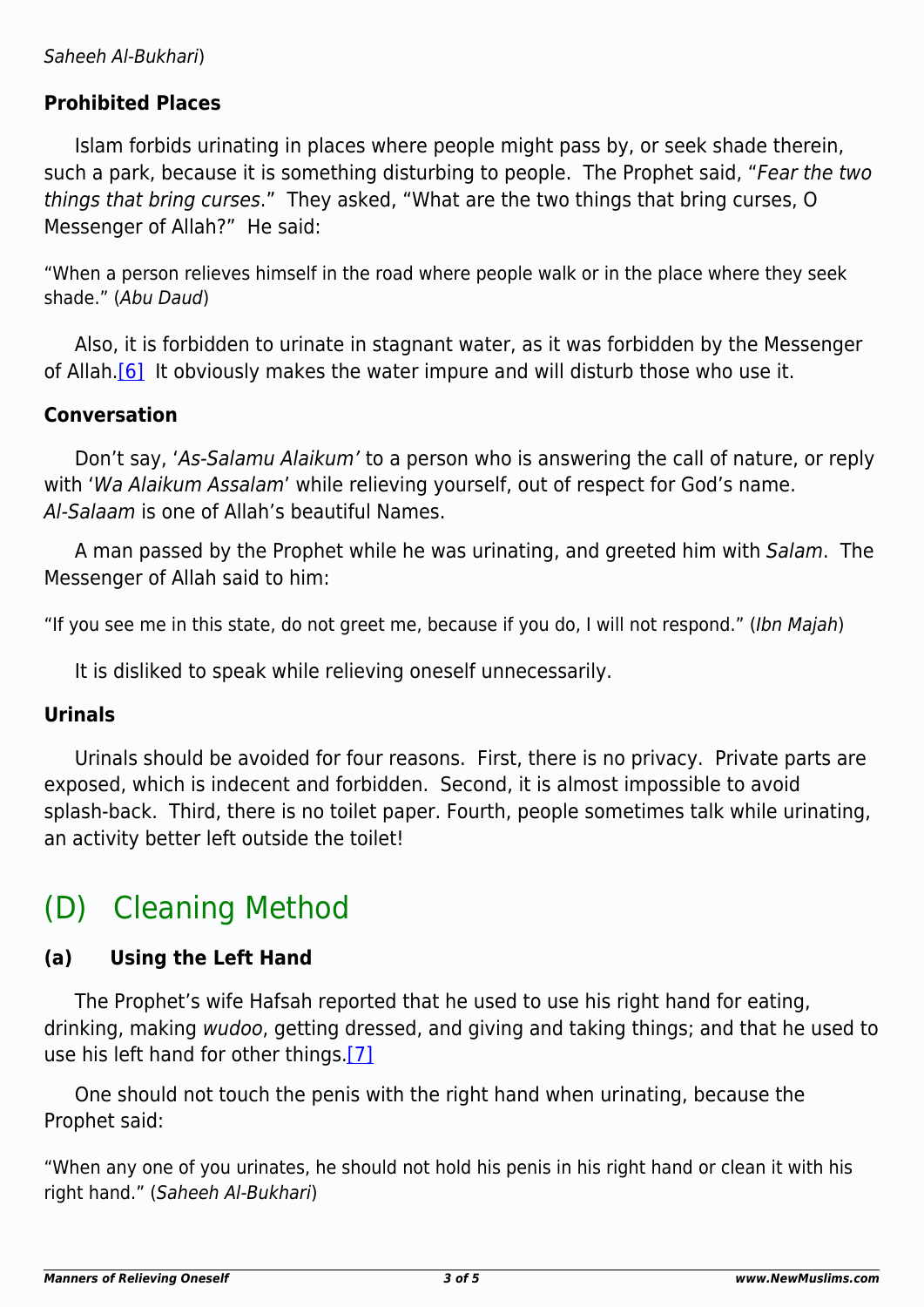It is not allowed to wipe oneself with the right hand when cleaning stool or urine; the left hand should be used for this purpose, because the Prophet said:

"When any one of you wipes himself, he should not use his right hand." (Saheeh Al-Bukhari)

#### **(b) Material**

Toilet paper or water can be used. It is preferable to use both. Be careful to remove all impurities after answering the call of nature, because the Prophet warned against being careless in cleaning oneself after urinating:

"Most of the punishment of the grave will be because of urine." (Ibn Majah)

(c) Any impurity should be washed or wiped thrice or more, and it is better that it be an odd number, according to whatever is needed to clean it, because the Prophet said:

"When anyone of you cleans himself do so an odd number." (Ahmad)

### A word on washing hands

According to the National Institutes of Health (NIH), one in four food-borne illnesses, among many other diseases, is caused by unwashed or inadequately washed hands. Not only is it an easy thing to do, but hand washing is considered the number one way to prevent the spread of infection. If health officials urge it, how much more should Muslims pay attention to it? According to the Centers for Disease Control and Prevention (CDC) and the National Institutes of Health, good hand washing requires three key elements: soap, running water, and friction. Actively rub your hands and fingers together with soap, producing a lather that covers all surfaces of your hands (including your fingers and under your fingernails), for at least ten to fifteen seconds. Follow that with a thorough rinse under running water. Pay attention to rings and long fingernails, both of which trap bacteria and dirt. To avoid recontamination of your hands, wash the faucet with water or a clean paper towel before turning it off. Better yet, one should not use the contaminated hand to turn it on in the first place. Then dry your hands with an air-dryer or new disposable towel.

## (E) Supplication on Leaving the Toilet

When leaving the toilet, exit with right foot, and say:

Ghufraanak "I seek Your forgiveness." (Abu Daud, Al-Tirmidhi)

<span id="page-3-0"></span>Endnotes:

[\[1\]](#page-0-0) Al-Tirmidhi